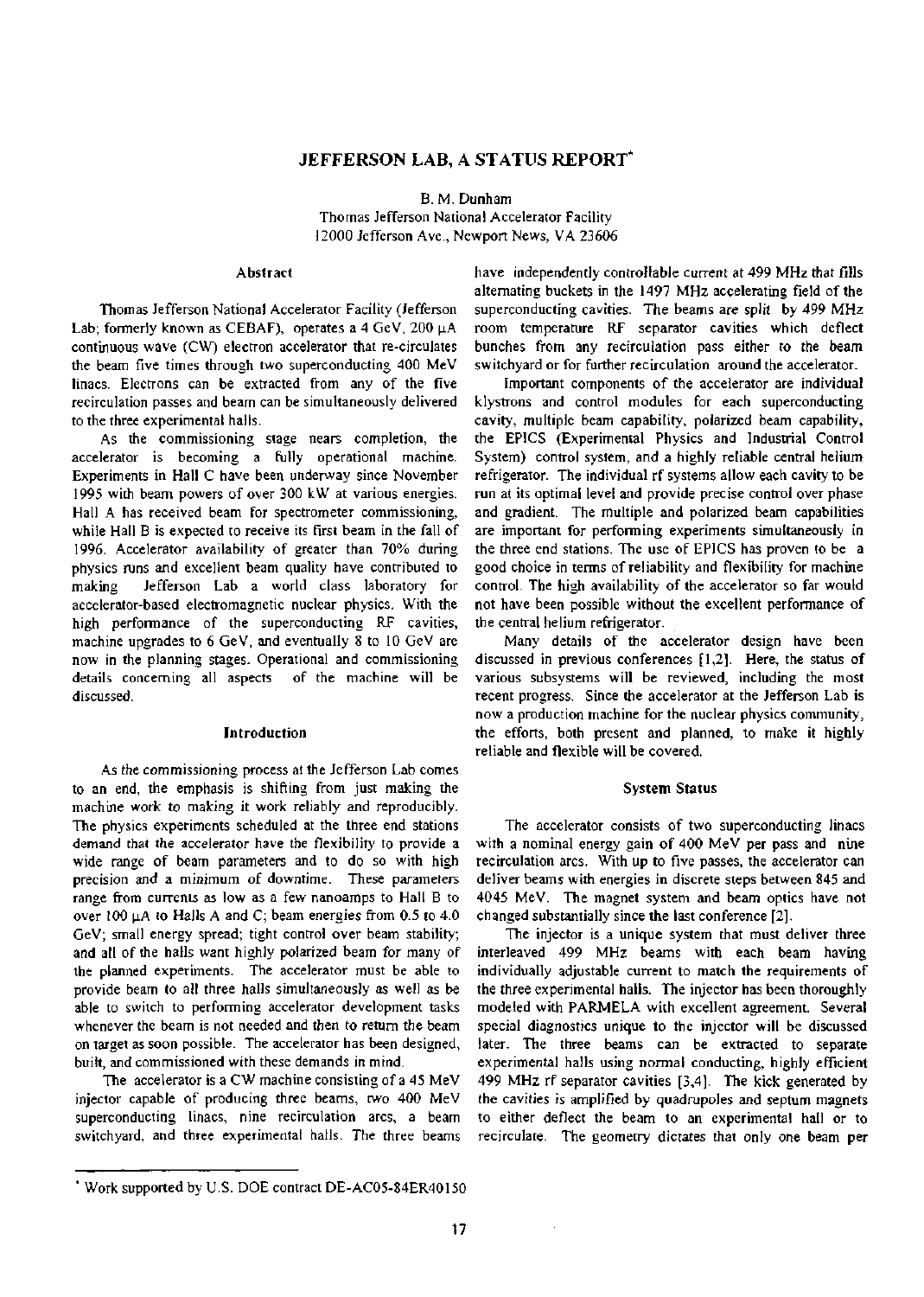pass can be extracted to an end station, except for the highest energy pass, where all three beams can be sent to the halls simultaneously.

Since more than half of the planned experiments require the use of polarized electrons, the polarized electron source is becoming the focus for much attention. The polarized photocathode electron source, developed at the University of Illinois, has been installed in the injector region of the tunnel and integrated into the control system. A highly stable diode laser [5] locked to the master oscillator at 499 MHz drives the photocathode and produces a pre-chopped, polarized beam. A precision spin manipulator using electrostatic deflectors [6] allows the spin to be set to an arbitrary angle which can be varied to give the maximum polarization at the target. Another important feature under development is a 5 MeV Mott polarimeter for precisely measuring the polarization. With the first experiment using polarized beam planned for February 1997, much work remains to be done.

The superconducting RF system consists of 338 cavities in 42 full cryomodules and a quarter-cryomodule in the injector. This presently represents the largest installation of superconducting cavities in the world. A klystron drives each individual cavity, and each has its own low level RF controller. Having individual controls allows each to be run at its optimal level with precise control over the phase and gradient. The cavity performance has considerably exceeded the design goal of 5 MeV/m [7]. The entire RF system can be controlled and monitored from a single control system screen [8] that provides the operators with the ability to quickly locate problems. During commissioning, the klystrons have been operated at a voltage of 7 kV instead of their nominal 11.6 kV setting to save on the power bill. This has limited the total linac beam current to less than 400 uA versus the design value of 1 mA. As higher beam currents are sent to the end stations, the high voltage of selected klystrons is increased to support increased beam loading.

The central helium refrigerator continues to provide 2.08 K helium to the cavities with outstanding performance, achieving over 95% availability during the scheduled accelerator running period. The system, which can support 4800 W, presently operates with a constant heat load of about 3100 W, of which 1500 W is the actual RF heat load.

EPICS performs the difficult task of controlling and monitoring the numerous systems on the accelerator [9]. With over 40,000 control points and 120,000 database records, the accelerator has one of the largest installations in the world. EPICS is supported by an international effort and sharing between these groups reduces redundant software development. The open system architecture makes it possible to access the control system using more familiar programs such as Mathematica, Tcl/Tk, UNIX, and C. Thus much of the high-level application programming development can be done by accelerator scientists, leaving the controls group to focus on the difficult low-level work. As commissioning of the accelerator and the control system nears completion, the controls group can now concentrate on making the high-level applications more robust and reliable.

The very high average beam powers make machine protection an important issue. An initial system based on photomultiplier tubes proved to be cumbersome to set up and not always reliable. A new system, the beam loss accounting system [10] uses the "what goes in must come out" principle to measure beam loss in the accelerator. Stainless steel pillbox cavities at 1497 MHz pick up the beam current at the end of the injector and immediately before all of the experimental halls and beam dumps. The cavities are cross calibrated and will trip the beam off if the beam loss is greater than preset limits. These limits are presently an integrated beam loss of over 2.5  $\mu$ A, or an instantaneous loss of 2500  $\mu$ A- $\mu$ s beyond a 2.5  $\mu$ A threshold. This new beam loss accounting system is a major improvement in the setup and operation of the machine in a safe manner.

# **Machine Reliability and Reproducibility**

To maintain our present goal of over 70% (and ultimately higher) uptime during physics runs, machine reliability and reproducibility are very important issues. Improving reliability and reproducibility covers a broad scope of topics, some of which are described here.

With over 2000 magnets, over 300 RF cavities, and 120,000 database records, keeping track of all of the operationally important settings is a difficult task. An operator-friendly interface that allows machine settings to be saved, restored, or compared [11] performs this task. Particularly useful is the ability to compare the present machine state to previous settings to find values that have gone off nominal.

In the early days, rebooting the IOC's (Input-Output Controllers) that run the EPICS control system caused great consternation in the control room as the beam would never come back exactly as before. To alleviate this problem, a system for saving before and restoring after a reboot was implemented. All of the volatile signals on each IOC have been determined and are saved and then restored in the appropriate order. One particularly pernicious problem was magnet irreproducibility. The only way to return the machine to its pre-reboot state was to cycle each magnet on that IOC through its hysteresis loop. A multidisciplinary group was dispatched to solve the problem and discovered that zero current was being sent to the magnets briefly during the reboot, thus causing them to fall off their hysteresis loop temporarily without informing the alarm handler. The problem was fixed and the machine reproducibility greatly improved.

As was mentioned earlier, the high average beam powers require a tight control over the beam to limit accidental beam strikes. One way to do this is to provide a security system to keep unauthorized persons from changing any control system parameters. Such a system has been implemented in EPICS and presently gives access only to the accelerator operations staff. Others may be granted access for testing or other purposes by request to the control room. While the security system cannot stop malicious damage, most unintentional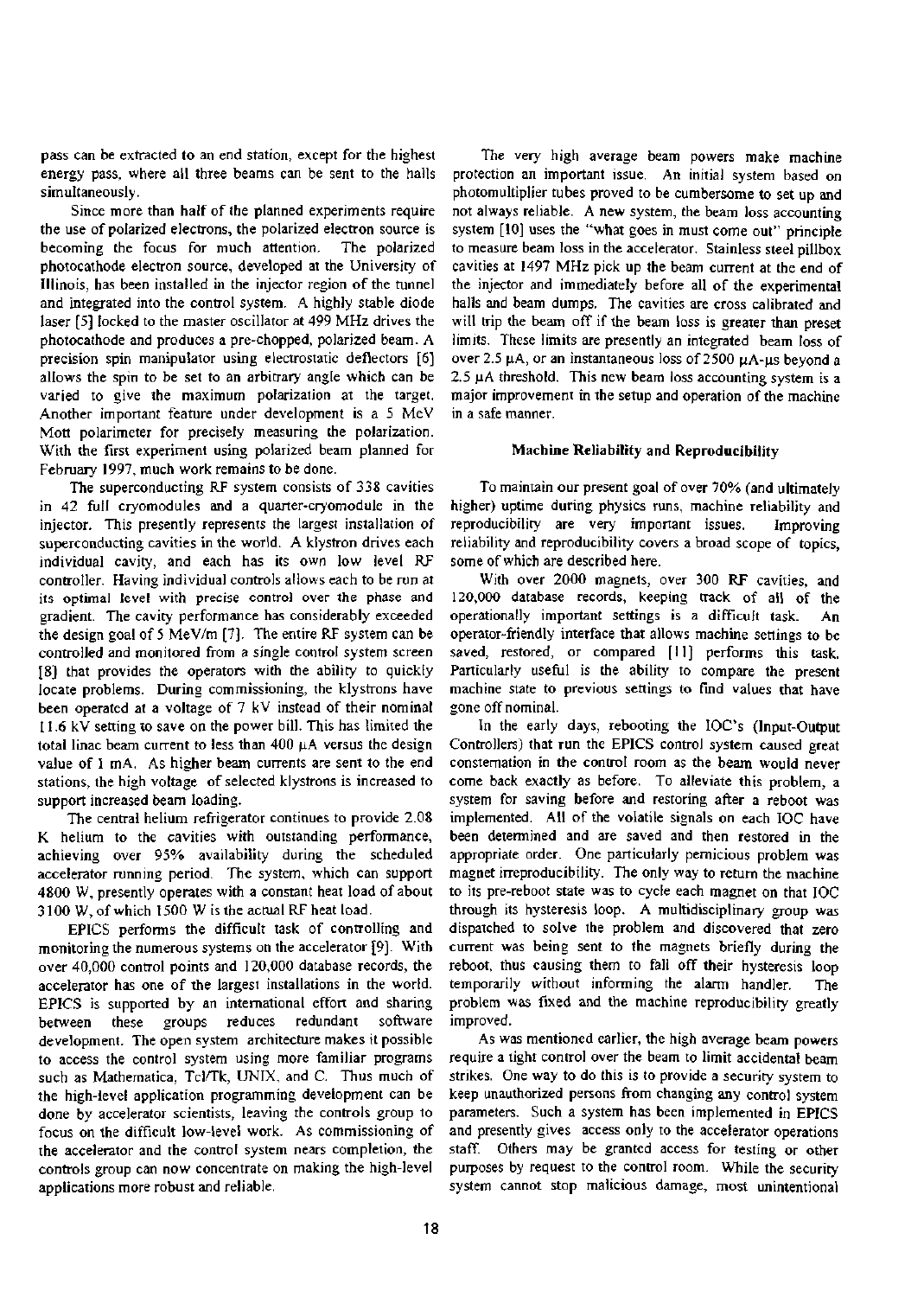changes will be caught. In addition to machine protection, the security system provides another way to increase machine reliability during physics runs.

The EPICS alarm handler provides an efficient way to monitor systems to ensure that they stay within prescribed limits. A good example is the alarm handler for the magnet system. Numerous problems are monitored, with the mismatch condition and the off-loop condition being the most important. A magnet mismatch alarm occurs whenever the desired setpoint differs from the readback by a specific amount implying a hardware problem, while the off-loop alarm occurs whenever the software determines that the magnet has gone off its predetermined hysteresis loop. A new application of the alarm handler is its use in configuration control. Configuration control refers to a particular machine setup that is considered fixed and should not be changed by the operations staff. For example, a configuration alarm system has been implemented in the injector that includes settings for magnets, RF gradients and phases, and beam position monitor calibration factors. If any of these settings stray from their fixed values for whatever reason (operator error, computer error, etc.) an alarm will inform the operators.

Setting up the machine in a reproducible fashion can be hampered when different people do the work in slightly different ways, even when following the same written procedure. To improve stability, an "auto tum-on" sequence is being developed that will guide the operator through the task of turning on the machine, and automate the procedure as much as possible. For some systems which are not fully incorporated into the control system, automation is not yet possible and the program will present a list of tasks to perform. Eventually, the "auto tum-on" will become a "one button turn-on", thus reducing the person-to-person variability in machine setup.

A final topic for improving machine reliability is hardware tracking. Tracking hardware problems can show trends and identify common problems that need attention. A simple interface [8] allows operators and technicians to note hardware problems for RF cavities and control modules, beam position monitors, or magnets. A log of the problems for each item is kept and can easily be examined and compared to others. Another tracking system is the downtime logger. Whenever the beam is off for an extended time, the downtime logger is invoked and an operator enters the reason for the downtime. The operator then notifies the logger when the problem is resolved and the beam has been returned to its target. This system makes it easy to find the total up time, down time and tune time for the accelerator, as well as providing a simple mechanism for finding recurring faults that are limiting uptime.

#### **Operational Issues**

The setup and operation of an accelerator with such a large number of individual elements requires careful attention to written procedures that make use of quick, effective diagnostic methods. During commissioning, these procedures

were developed by accelerator physicists and carried out by the operations staff. As mistakes were found and methods improved, the procedures were updated to reflect the improvements. All of the knowledge gained during the debugging of the machine setup was not forgotten, but turned into a trouble-shooting guide. The trouble-shooting guides are on-line information that guide the operators through a sequence of symptoms and solutions. The accelerator experts are thus relieved of having to respond to every crisis that occurs, leaving them more time to work on machine improvement and development.

To facilitate machine setup and to verify that the accelerator meets the necessary specifications, a number of useful diagnostic tools have been developed, some of which are described below.

One of the more important machine parameters is energy spread (specified to be <  $10<sup>-4</sup>$ ,  $1\sigma$ ). The beam emittance (specified to be  $\varepsilon_{\rm rms}$  < 2x10<sup>-9</sup> m at 1 GeV) is typically lower than what is required by the end stations and is not an issue, except for betatron matching between accelerator sections. The origin of the energy spread is in the injector. If all of the cavities in the accelerator are perfectly crested, the injector must provide a bunch length of less than 2° (3.6 ps). The nominal bunch length for the injector (1°) is lower than this. The bunch length is measured and monitored using several different methods (see D.X. Wang, this conference, for more details).

The first method uses a 6 GHz pickup cavity to measure the time of flight for small slices of the bunch as it is swept across a slit in the beam chopper[12]. A plot of the input phase versus the output phase at the pickup cavity yields the bunch length. An operator interface can carry out the measurement in about 10 seconds, and after a few iterations, the phases of the injector RF components can be set to within  $0.1^\circ$  by matching the measured phase space to the optimum configuration as determined by PARMELA simulations. By doing a harmonic analysis of the data, the amount of phase change necessary to bring the phase space to its ideal configuration can be calculated and the whole process automated [13]. The disadvantage of this phase transfer method is that it cannot be carried out during normal beam operations, and that is it sensitive to space charge effects.

A new method based on coherent synchrotron radiation (CSR) has recently been developed [14]. A magnetic chicane separates the injector from the linac, and a special diode sensitive to a wavelength corresponding to the nominal bunch length is positioned after the first dipole in the chicane to pick up the coherent synchrotron radiation. The radiated power at constant beam current is inversely proportional to the bunch length and can be calibrated against a backphasing measurement. The CSR method provides a non-destructive measure of the bunch length and can operate in pulsed or CW mode. The CSR signal is presently being incorporated into the control system.

Two other important parameters affecting the energy spread are the path length and the  $M<sub>56</sub>$ , or the change in path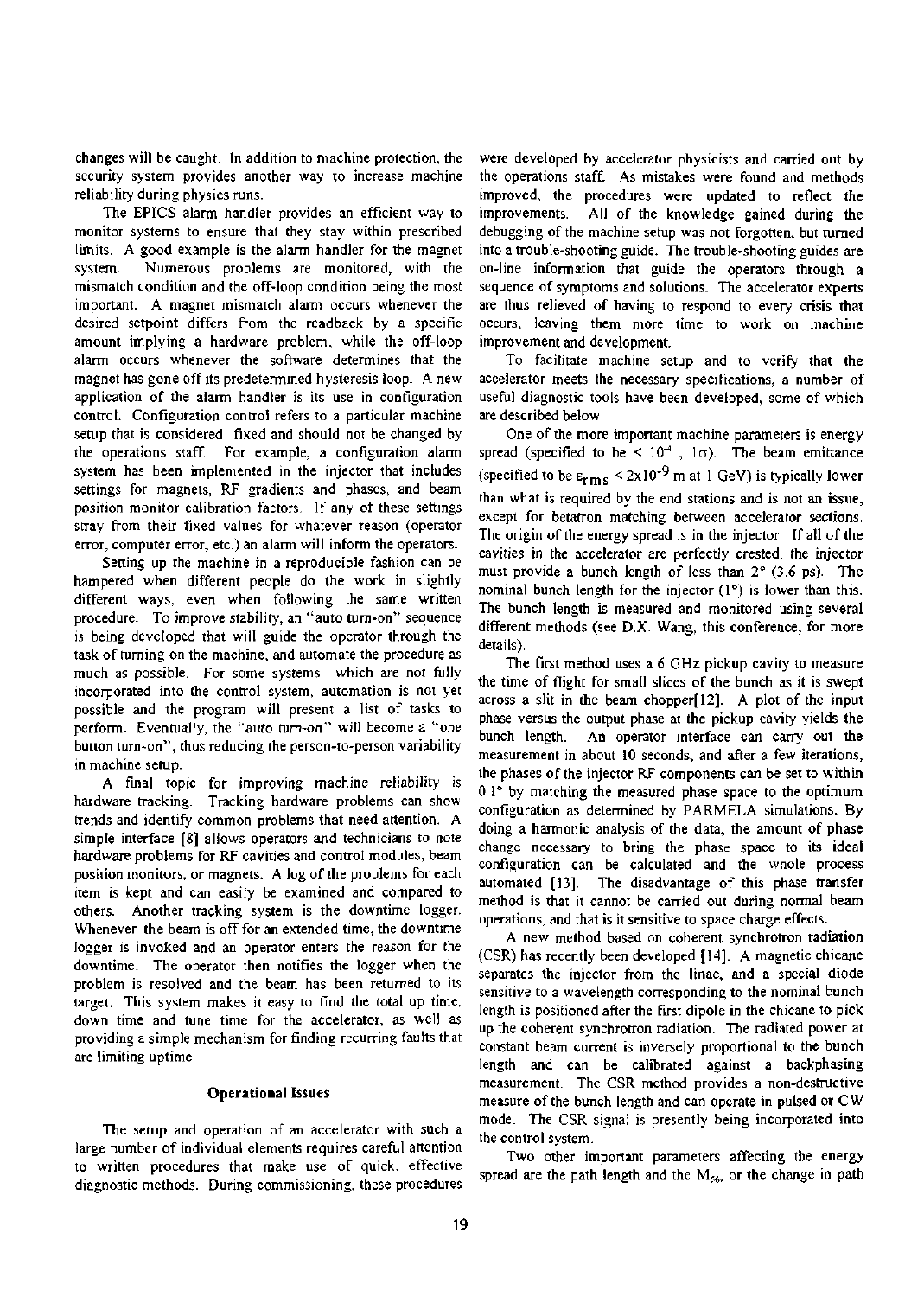length with energy change. Both of these parameters are measured using sensitive phase detection methods. For the first pass in the accelerator, the maximum energy is set by phasing the rf cavities in each linac. For the upper passes, the phasing cannot be altered, and the path length through each arc is set by using "dogleg" magnets [15]. The path length from pass to pass is measured by detecting the phase difference in a 1497 MHz cavity in the line common to all of the passes. The signal from the first pass is used as a reference, and the phase error signal between the first pass and other passes gives a measure of the path length difference with an accuracy of 0.05°. The dogleg magnets can then be adjusted to zero the phase error. The whole measurement process has been incorporated into the control system and an operator can measure and correct the path length for all passes in less than ten minutes.

The recirculation arcs are designed to be achromatic and isochronous, implying that the  $M_{56}$  matrix element should be zero. With a non-zero  $M_{56}$  the energy spread across the bunch will cause it to debunch through the arc, thus increasing the energy spread for the next arc. The same cavities used for measuring the path length are also used to measure  $M_{56}$ . By modulating the beam energy before entering an arc, and picking up the phase error signal after the arc, the  $M_{56}$  can be measured to within an accuracy of 10 cm in 2 minutes. The  $M_{56}$  can then be set to zero by measuring it as a function of quadrupole scaling for a family of quadrupoles in the arc proper and choosing the scale factor that minimizes  $M_{56}$ .

All of the above measurements are difficult to perform unless all of the accelerating cavities are operating near their crest in phase. In the early stages of commissioning, this was a time consuming task requiring the operators to phase each cavity manually. Such methods are clearly not acceptable for an operational machine where machine time is at a premium. The energy of the beam can be calculated to  $2x10^{-5}$  by fitting the beam orbit through an arc to the machine model. Each cavity can then be automatically set by a program [16] which varies the phase of the cavity by ±30° and measures the fitted energy at several phase points. By fitting the results to a sinusoidal curve, the phase providing the maximum energy can be found. Each cavity requires 1 to 2 minutes to set with a resolution of 1-2°.

### **Results**

The accelerator provided beam for its first nuclear physics experiment in November of 1995, culminating over 10 years of design, construction, and commissioning. Highlights of the accelerator operation include:

- the completion of 3 experimental programs in Hall C
- delivering 25  $\mu$ A, CW beam at five discrete energies in an 8 hour period
- delivering beam from the polarized source to an end station
- delivering CW beam to Hall A  $(5 \mu A)$  and Hall C  $(60 \mu A)$ uA) simultaneously
- running at greater than 1 GeV for one pass
- maintaining an average accelerator availability of over 70% during physics runs [17], and
- delivering beam with a maximum power of over 300 kW.

The maximum delivered single beam current (see Table 1) for various energies are listed below.

| Table 1 Beam current results |             |
|------------------------------|-------------|
|                              | ex Currenti |
|                              |             |
| 845                          | 135         |
|                              |             |
| 2445                         | 55          |
|                              |             |
|                              |             |

## **Long Term Plans**

In response to the needs of the nuclear physics community, several longer term programs are under way to provide the wide range of beam parameters necessary for all of the planned experiments. These programs cover multiple guns, the ability to easily run the accelerator at any allowable energy, and future energy upgrades.

The present injector has the capability of delivering three unpolarized beams with currents covering a dynamic range of about 1:2,000. It can also deliver one polarized beam (not at the same time as unpolarized). While this situation has been adequate for commissioning, it will not fulfill all of the upcoming experimental requirements. Hall B will require a few nanoamps when it comes on line and Halls A and C often need over 100 uA. All of the halls want polarized beam, and beams with the maximum polarization cannot be delivered to all three halls simultaneously for an arbitrary energy from one gun [18]. All of these requirements point to the need for multiple guns and an injector to merge the beams into alternating rf buckets. Work is under way to design an injector that will cover the whole range of current, polarization, and pulse structure needed for the planned physics program.

During commissioning, the energy of the injector has been set to an energy of 45 MeV, and the linacs to 400 MeV, giving deliverable energies from 845 MeV to 4.045 GeV, and the beam optics have been optimized for this setup. Work on a momentum management system has begun which will set both the distribution of rf gradients based on the total desired energy and current and the optical lattice. Preliminary tests of this system were performed in a 1 GeV, single pass test, but much work remains to be done. For example, it is not yet known if simply scaling the magnet settings with the momentum change will work, or if a model based system will provide better results